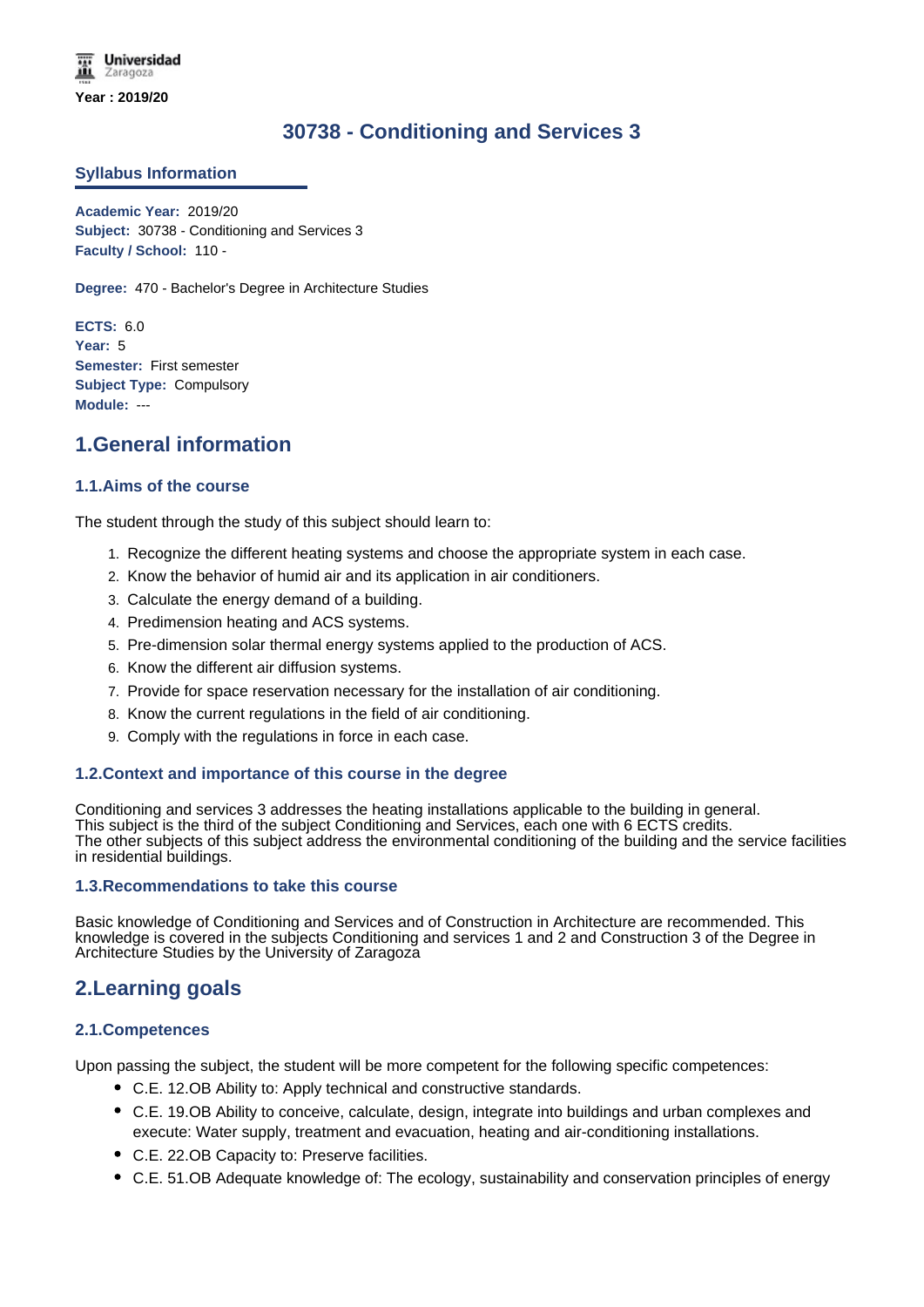## **2.2.Learning goals**

The student, to overcome this subject, must demonstrate the following results:

- Knowledge of the specific regulation on heating installations and their application in the building.
- Knowledge of the basic fundamentals, equipment and materials of the heating installations.
- Ability to choose the type of heating installation most appropriate and integrate it correctly in the project.
- Knowledge of the behavior of moist air and its diffusion.
- Capacity to calculate the energy needs (heating, ACS) of the building.
- Capacity to foresee the reservation of spaces of heating installations.
- Ability to solve schematics, layout and registrability.
- Capacity to design, calculate or pre-dimension heating and ACS installations, and make corresponding project plans.
- Suitability for the installation of heating installations

# **2.3.Importance of learning goals**

This subject deals with the heating installations applicable to the building in general and the residential building in particular.

It is oriented to achieve the optimum conditions of thermal comfort in the projects of residential building, with the anticipation of spaces and registrability by means of the dimensioning or dimensioning of the installations. This knowledge in their professional life can be implemented directly in their architectural projects.

# **3.Assessment (1st and 2nd call)**

## **3.1.Assessment tasks (description of tasks, marking system and assessment criteria)**

The student must demonstrate that he has achieved the expected learning outcomes through the following assessment activities:

The student is evaluated through a theoretical practical exam at the end of the semester and the assessment of a practical exercise carried out throughout the course. The assessment of each part in the final grade will be:

- Theoretical practical test: 50%
- Initial pre-delivery of the practical exercise: 5%
- Final delivery of the practical exercise: 45%

The conditions to approve the subject are:

- 1. Present the practices
- 2. Make all pre-deliveries, delivery and public exposure of the practical exercises on the announced dates.
- 3. Get at least 5 in the final delivery of the practical exercise.
- 4. Obtain at least a 5 in the theoretical-practical test.
- 5. Obtain at least a 5 overall grade in the subject. The grade shall be calculated from the following equation:

$$
A = 0.5 * Ptp + 0.45 * EpF + 0.05 * EpI
$$

Where:

- A is the note in minutes about 10 (or overall grade in the subject)
- Ptp is the note of the theoretical-practical test on 10
- EpF is the note of the final delivery of the practical exercise on 10
- EpI is the note of the initial delivery of the practical exercise on 10

If the grade of A is less than 5, the notes of EpF andEpI will be saved for the calls of the same academic year. If a student does not approve the final delivery of the practical exercise or does not make all deliveries, pre-deliveries and / or public exhibitions on the agreed dates, he / she must take a practical test, in addition to the theoretical-practical test at the end of the semester

In this case the conditions to approve the subject are: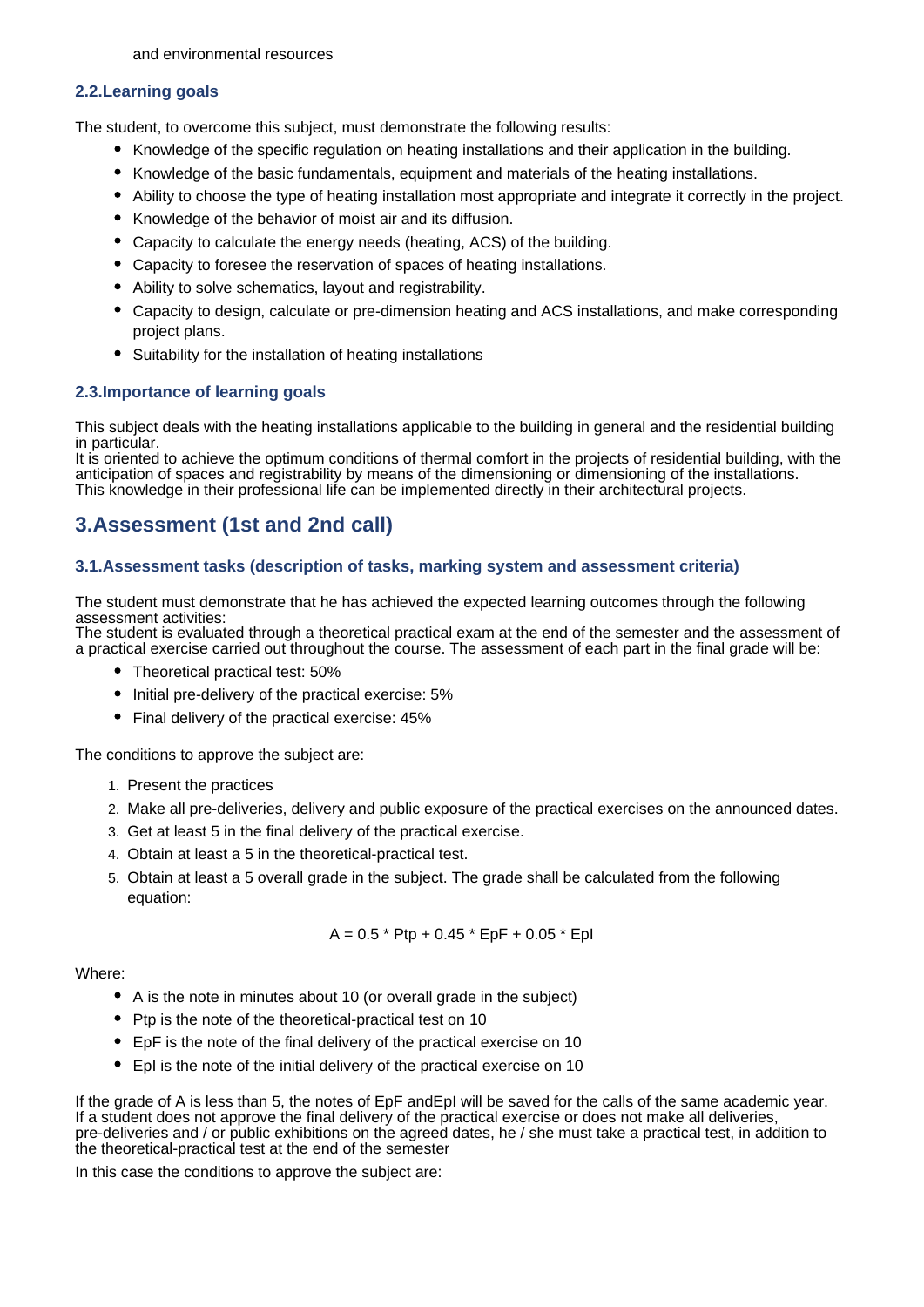- 1. Get at least a 5 in the practice test.
- 2. Get at least a 5 in the theoretical-practical test.
- 3. Obtain at least a 5 of global grade in the subject. The grade shall be calculated from the following equation:

 $A = 0.5 * Ptp + 0.5 * Pb$ Where:

- A is the note in minutes about 10 (or overall grade in the subject)
- Pt is the note of the theoretical-practical test on 10
- Pp is the practical test grade on 10

No exam notes are saved for subsequent calls. Examination dates will be established by the official EINA calendar (https://eina.unizar.es/)

# **4.Methodology, learning tasks, syllabus and resources**

## **4.1.Methodological overview**

### **The learning process that is designed for this subject is based on the following:**

The course consists of a theoretical part which is mainly introduced the basics of HVAC, while applications of learning will be developed in practical classes for immediate exercise or practical work application.

The practical classes consist of activities aimed at carrying out the work of the subject by students in addition to introducing the heating will allow the development of the HVAC project.

### **4.2.Learning tasks**

The program that the student is offered to help you achieve the expected results includes the following activities ...

- 1. HVAC.
- 2. Psychometry
- 3. Building energy demand
- 4. Heating projects.
- 5. HVAC projects.

In the practical classes the development of the fundamental parts of a heating project will take place:

- HE Energy Saving.
- Calculation of demand heating.
- Calculating a heating by gas boiler and radiators
- Calculation of a heating by gas boiler and underfloor heating
- Calculation of a heating by electric underfloor
- Calculation of a solar thermal energy for hot water  $\bullet$

## **4.3.Syllabus**

- 0.- HVAC Projects
- 1.- HVAC systems
	- 1.1.- Schemes of principle
	- 1.2.-Production of cold / heat. Primary
- 1.3.- Cold / heat distribution. Secondary 2.- Air conditioners
	- 2.1.- Humid air. Psychometry. Introduction and Definitions
	- 2.2.- Psychometric Processes
	- 2.3.- Introduction and definitions
	- 2.4.- Sections of an air conditioner
- 3.- Energy demand in the building
- 3.1.- Thermal loads
	- 3.2.- Internal conditions